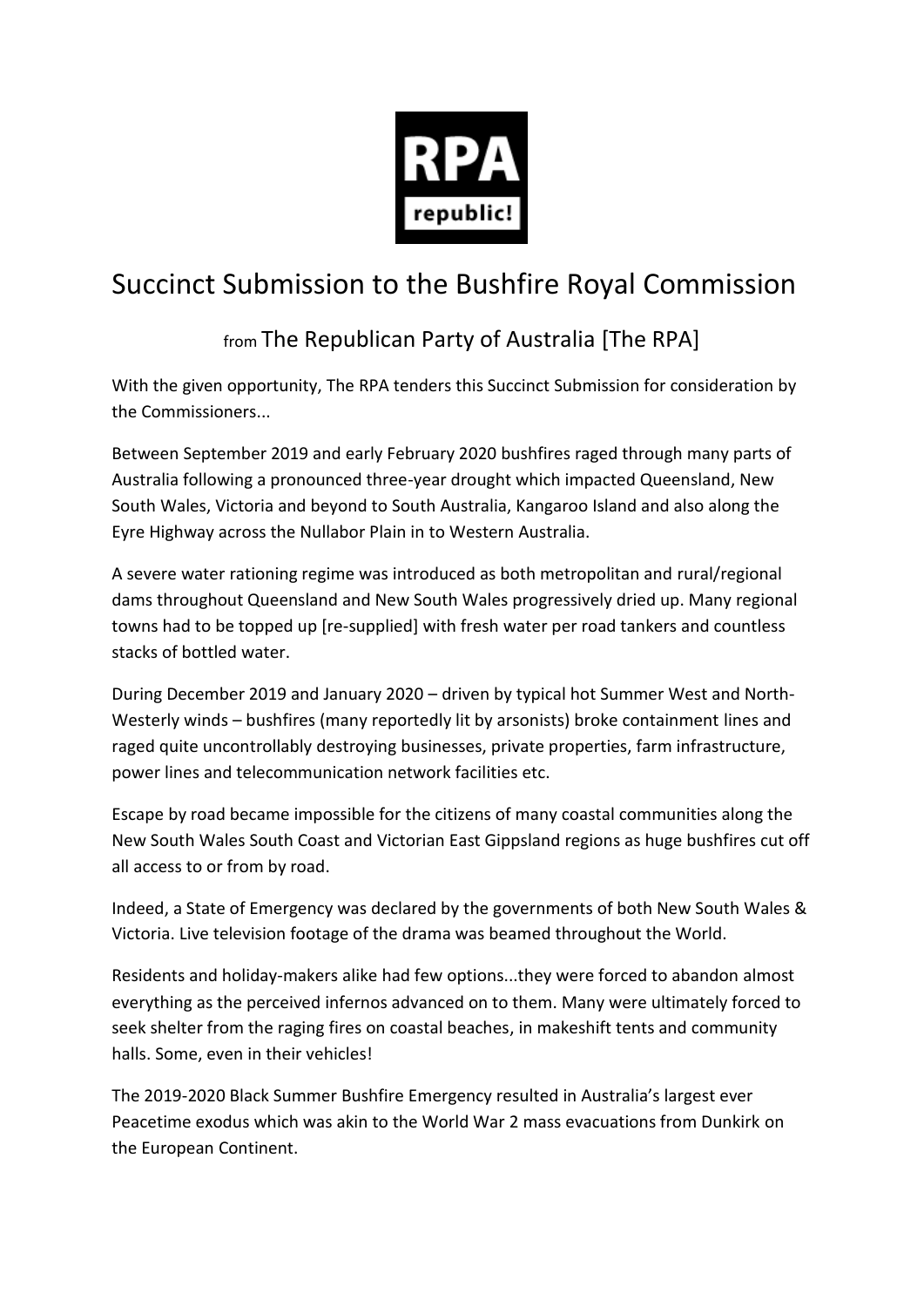The Australian Navy were called upon to rescue some 100,000 residents and Festive Season holiday-makers who were literally trapped by the soaring conditions.

General relief finally arrived around 8th-9<sup>th</sup> February when drenching, soaking rains quenched the flames pretty effectively in the two worst-hit regions (Southern Coastal NSW and East Gippsland) within a few days.

Moreover, a force of nature transformed the dire situation. Alas, though, widespread heavy rainfall – extending into many parts of Southern Queensland – caused much local flooding. Dams, empty or near-empty for many months, refilled within days and creeks & rivers began flowing again. Within a very short time-span the proverbial "green shoots" re-appeared and pastures recovered.

Australia's Black Summer Bushfires horror virtually retired in to history when water restrictions – particularly in metropolitan Sydney – were eased as Warragamba Dam and other dams in the Sydney Water Catchment area boosted their water stocks by more than 50% over the levels that obtained in drought-declared, recent times.

Whilst full details of the impacts and total true costs will not become tallied until the Royal Commission makes public its absolute findings in late August, 2020 – schedulely – interim preliminary reports indicate the following:

> 33 lives lost; some 20 million hectares obliterated; approximately 3780 homes/domiciles destroyed; an estimated 1 billion native fauna killed.

Drought and bushfires go hand-in-glove with one another in Terra Australis. They are by no means uncommon in the Australian landscape. This has been the way of things for millions of years and will remain the case in to the distant future.

Doubtless, many lessons were learnt in the 2019-2020 Horrendous Summer but it is not an exaggeration to assert that many lessons learnt in previous bushfire seasons were not translated in to practical action. I understand that this Inquiry is the  $58<sup>th</sup>$  held since early colonial settlement. It behoves ALL Commissioners to read the 57 forerunning reports and highlight where the key recommendations weren't followed or ignored.

Granted, the 20 million hectares burned was tragic. However, some realistic perspective needs to be introduced in comparator fashion...in the bushfires of the 1974-1975 bushfire season some 120 million hectares were obliterated – more than 6 times the density.

Australian aborigines learned long ago how best to use fire as a tool for managing bushlands in their perpetual quest for survival. The First Australians knew and well-understood the concepts of 'FIGHTING FIRE WITH FIRE' and 'cultural burning'. Indigenous Australians were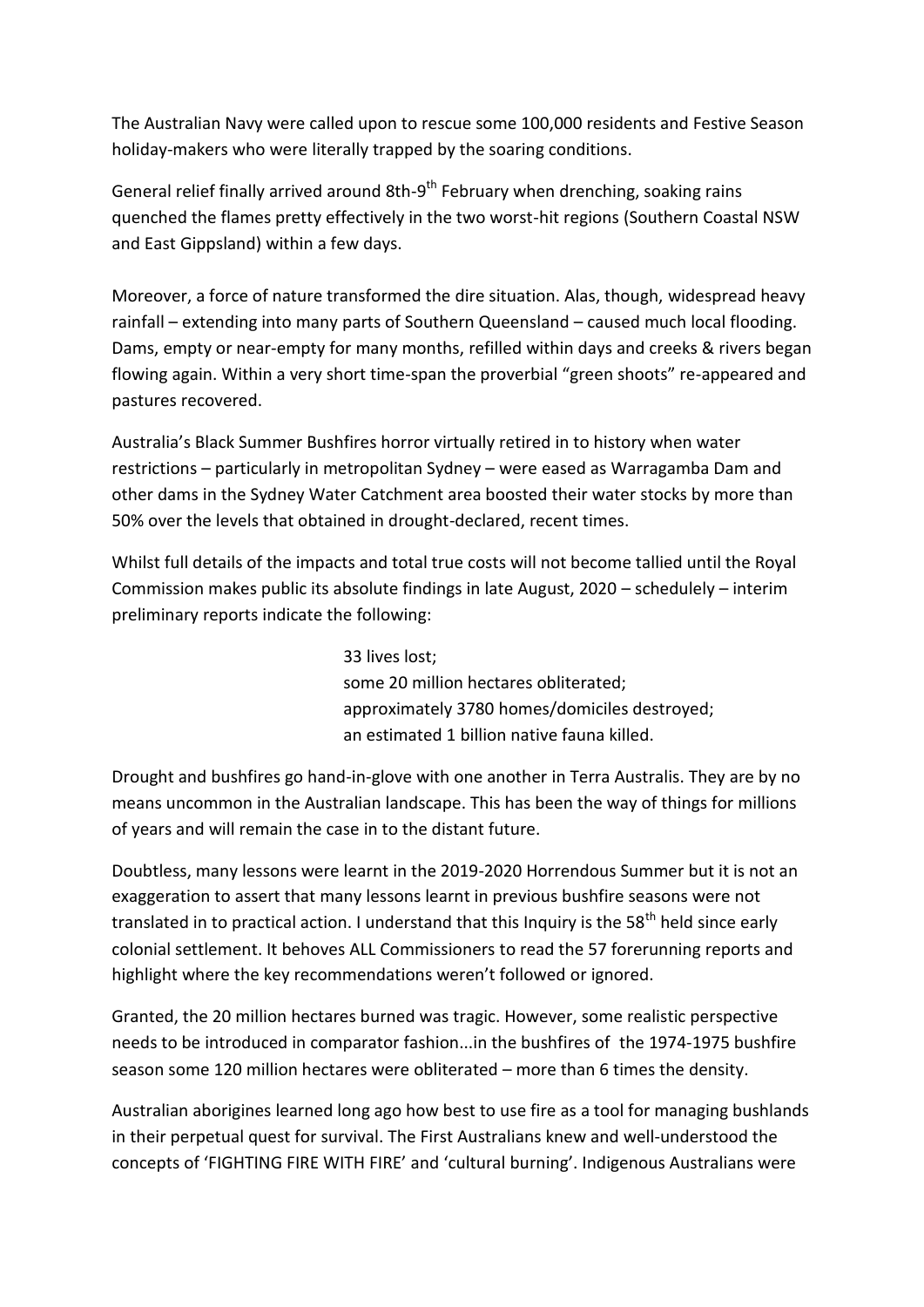well-versed in fire management being as they were adherents of 'traditional fire laws'. Moreover, the First Australians knew the importance of reducing fuel loads to manage their meat and food supply lines over more than 40,000 years.

Rural Australians grow up with the annual threat of bushfires and learn that a bushfire needs 3 components: (a) oxygen + (b) fuel + (c) heat. This mix is generally known as the 'Fire Triangle'. The 'Triangle', per se, is effectively a balance of causes thus: First-Order causes are farm machinery + motor vehicles + power lines + arsonists in addition to oxygen and fuel (dry vegetation); Second-Order causes (which enhance First-Order causes) are drought + criminal justice and mental health systems which fail to control arson + hot temperatures + low humidity + hot winds whilst Third-Order causes e.g. the Indian Ocean dipoles + El Nino climate patterns and, very minimally, global warming.

Given that an authoritatively-estimated 85% of bushfires are ignited by human beings, there is immense scope for the reversal of these listed First-Order causes whilst allowing for a negligible 1.3% increase in the nation's global emissions. My ultimate conclusion is that 'Climate Change' as an issue is a non-modifiable risk factor.

Many Australian plants and trees evolved over millennia such as they actually require bushfires to enable their seeds to burst through in preparation for the next drenching cycle which inevitably follows major bushfires. Sooner or later, as the case may be.

A major problem for a protracted period of time has been that Australian governments of ALL stripes – both Federal and State – have UNwittingly created fire hazards by trying to wrap vast areas of natural vegetation in cotton wool and green tape [\*both, by the way, which are flammable!]. Indubitably, government so-called 'protection' of native flora and fauna has proved to be the fiery 'kiss of death'.

In the absence of empirical evidence to the contrary, the claims that carbon dioxide (CO2) in Australia's atmosphere is the root cause of 'global warming' – a concept that has conveniently morphed in to the term 'climate change' – are UNproven. CO2 has far more benefits for forests than dangers since it promotes vegetation to grow more vigorously, even more luxuriantly, and in to the bargain makes forests more resistant to drought.

Thus, the environment thrives. And Australia's fauna thrives. The main downside, of course, is for those Australians who stupidly choose to make their homes in the middle of the Australian bush.

The above-mentioned outline having been stated, The RPA now proffers a 5-Point Plan for practical, future **Federal** bushfire management, control and/or containment:

1. Appoint more qualified (trained and experienced) foresters to maintain safe and healthy forests. These appointees should be given authority and resources for reducing fuel loads especially in national parks and forests by cool seasonal burning or by combinations of